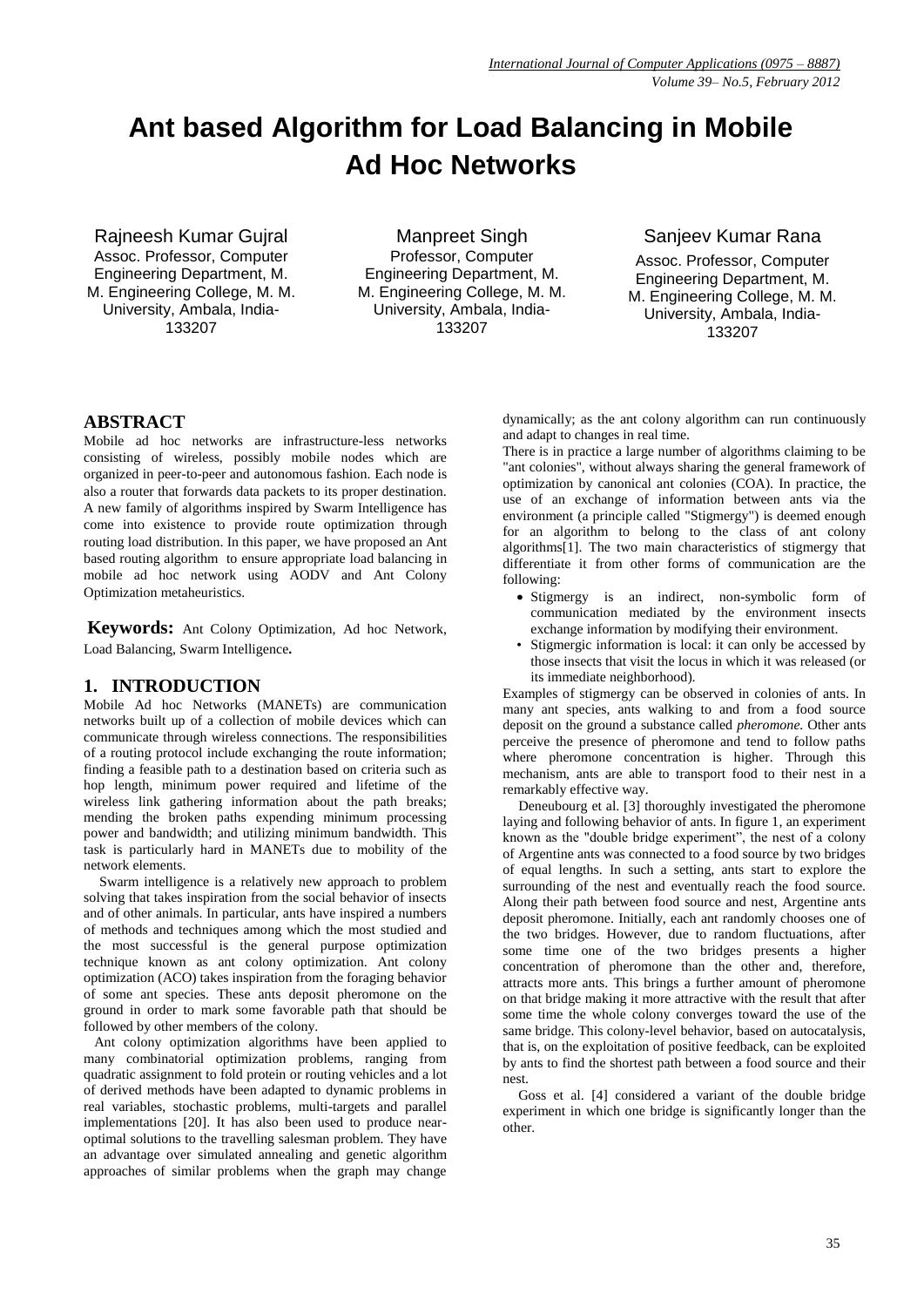

**Figure 1: Experimental setup for the double bridge (a) Branches have equal lengths. (b) Branches have different lengths.**

In this case, the stochastic fluctuations in the initial choice of a bridge are much reduced and a second mechanism plays an important role: the ants choosing by chance the short bridge are the first to reach the nest. The short bridge receives, therefore, pheromone earlier than the long one and this fact increases the probability that further ants select it rather than the long one. The model proposed by Goss and co-workers for explaining the foraging behavior of ants was the main source of inspiration for the development of ant colony optimization. In ACO, a number of artificial ants build solutions to an optimization problem at hand and exchange information on the quality of these solutions via a communication scheme that is reminiscent of the one adopted by real ants.

## **1.1 Metaheuristic Concept**

A metaheuristics is a set of algorithmic concepts that can be used to define heuristic methods applicable to a wide set of different problems. In other words, a metaheuristic is a generalpurpose algorithmic framework that can be applied to different optimization problems with relatively few modifications. Examples of metaheuristics include simulated annealing [8], taboo search [9], iterated local search [10], evolutionary computation [2] and ant colony optimization [5] [7].

*Ant Colony Optimization Metaheuristic:* Ant colony optimization (ACO) has been formalized into a metaheuristic for combinatorial optimization problems by Dorigo and coworkers [6],[7]. The model of a combinatorial optimization problem is used to define the pheromone model of ACO. A pheromone value is associated with each possible solution *component;* that is, with each possible assignment of a value to a variable. The set of all possible solution components is denoted by C. In ACO, an artificial ant builds a solution by traversing the fully connected *construction graph* G (V,E), where V is a set of vertices and E is a set of edges. This graph can be obtained from the set of solution components C in two ways: components may be represented either by vertices or by edges. Artificial ants move from vertex to vertex along the edges of the graph, incrementally building a *partial solution.* Additionally, ants deposit a certain amount of pheromone on the components; that is, either on the vertices or on the edges that they traverse. The amount  $\Delta t$  of pheromone deposited may depend on the quality of the solution found. Subsequent ants use the pheromone information as a guide toward promising regions of the search space.

#### **Algorithm 1: The Ant Colony Optimization Metaheuristic:**

**Step1:** Set parameters, initialize pheromone trails

**Step2:** While (*termination condition not met*) do

*Construct Ant Solutions* **Step 3***: Apply Local Search* (optional) *Update Pheromones* End while

The ACO metaheuristic is shown in Algorithm 1. After initialization, the metaheuristic iterates over three phases: at each iteration, a number of solutions are constructed by the ants; these solutions are then improved through a local search (this step is optional) and finally the pheromone is updated.

## **1.2 ACO for Routing: General Principles**

ACO routing algorithms [2][11] take inspiration from the behavior of ants in nature and from the related field of ACO to solve the problem of routing in communication networks. ACO routing algorithms involves a number of interesting properties as compared to traditional routing algorithms.

- They are adaptive by means of continuous path sampling and probabilistic ant forwarding which leads to an uninterrupted exploration of the routing capabilities.
- They are robust. This is because routing information is the result of the repeated sampling of paths. The use of sampling implies that routing information is based on direct measurements of the real network situation leading to enhancement in reliability.

The rest of paper is organized as follow: Section 2 deals with related work, Section 3 deals with the system model, The proposed algorithm is described in Section 4, Simulation results are discussed in Section 5 and Section 6 concludes the paper.

## **2. RELATED WORK**

Gianni Di Caro et al. proposed AntNet, a routing algorithm based on the principle of ant colony optimization [12]. In AntNet, each node maintains a routing table and an additional table containing statistics about the traffic distribution over the network. The routing table maintains for each destination and for each next hop a measure of the goodness of using the next hop to forward data packets to the destination. These goodness measures, called pheromone variables, are normalized to one in order to be used by a stochastic routing policy. AntNet uses two sets of homogeneous mobile agents called forward ants and backward ants to update the routing tables. The forward ants use heuristics based on the routing table to move between a given pair of nodes and are used to collect information about the traffic distribution over the network. The backward ants retrace the paths of forward ants in the opposite direction. At each node, the backward ants update the routing table and the table containing statistics about the traffic distribution over the network. AntNet has been shown to perform better than Bellman-Ford, Open Shortest Path Forwarding (OSPF) routing protocols under varying and near saturation traffic loads.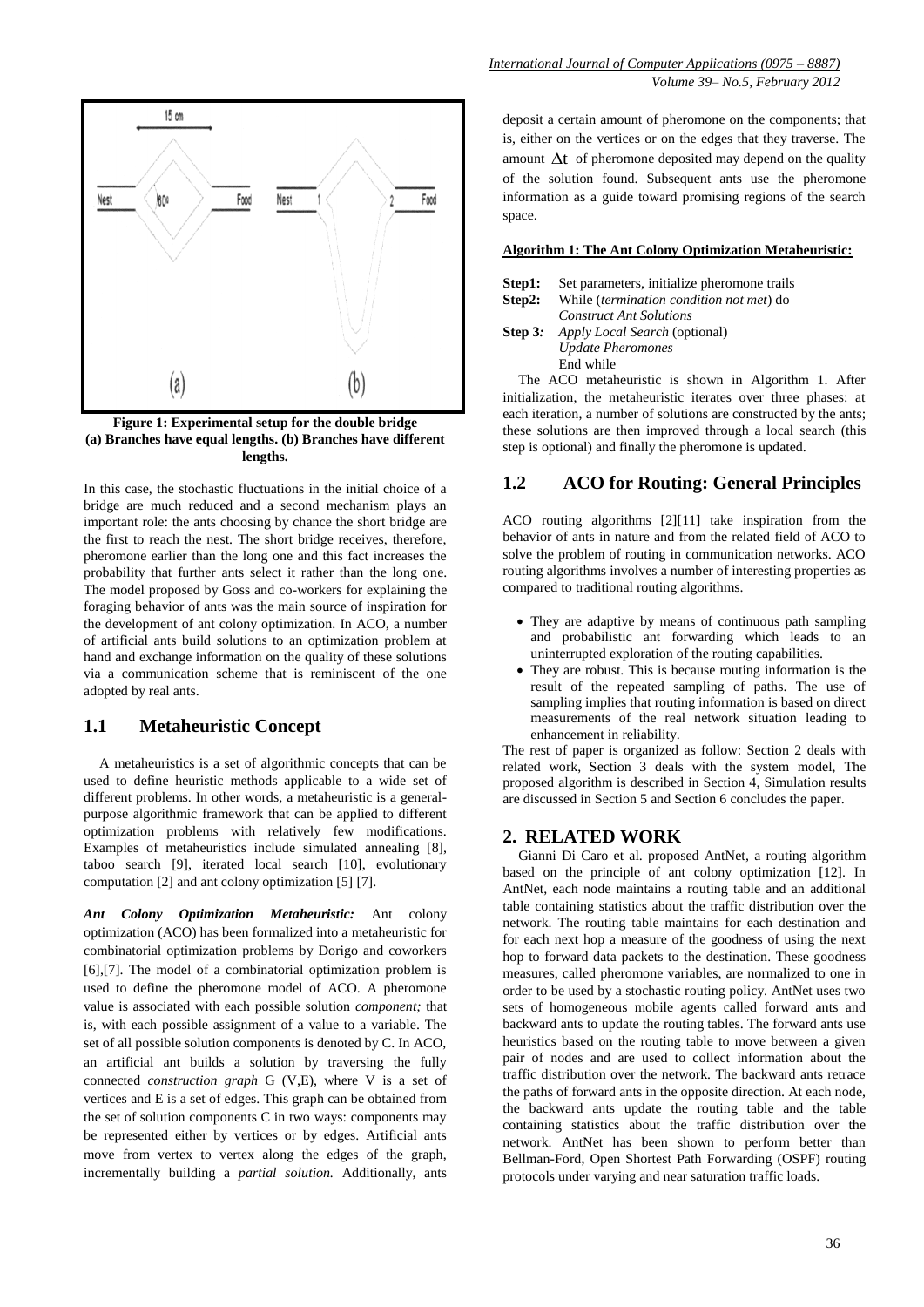Ant-Based Control (ABC) is an algorithm proposed by Schoonder woerd et al. [13] for load balancing in circuits witched networks. In ABC, the calls are routed using probabilistic routing tables that consist of next hop probabilities for each destination. The link costs are assumed to be symmetric and hence, only one-directional mobile agents are used for updating and maintaining the routing tables. The mobile agents use heuristics based on the routing tables to move across the network between arbitrary pairs of nodes. At each node along the path, the mobile agents update the routing tables based on their distance from the source node and the current state of the routing table.

Camara and Loureiro [16] described a novel routing protocol called Global Positioning System ANT-Like Routing Algorithm (GPSAL) which uses a Global Positioning System and mobile software agents modeled on ants for routing. Ants are used to collect and disseminate information about the location of nodes in the MANET while the GPS provides the physical location of a destination node. This algorithm focuses on position-based routing and so does not consider the concentration of pheromone on any paths.

Another ant based routing algorithm for wired networks has been proposed by Kuntz et al. [14]. The proposed algorithm differs from AntNet in terms of different loop detection behavior, simpler backward ant and different routing table update procedure.

Ad hoc Networking with Swarm Intelligence (ANSI) is a reactive routing protocol proposed by Rajagopalan and Shen [19] for mobile ad hoc networks. ANSI protocol uses two sets of mobile agents called forward reactive ants and backward reactive ants. The routing tables in ANSI contain an entry for each reachable node and next best hop while the ant decision tables store the pheromone values. In ANSI, the forward reactive ants are generated only when a node needs to transmit data to another node. The forward reactive ants broadcast while the backward reactive ants retrace the path of forward reactive ants and update the pheromone values at the nodes. The data packets choose the next hop deterministically i.e., the hop which contains the largest pheromone value is chosen as the next hop. ANSI has been shown to perform either better or comparable with AODV with respect to packet delivery and end-to-end delay [15].

ARAMA [17] is a proactive routing algorithm proposed by O. Hossein and T. Saadawi. The main task of the forward ant as in other ACO algorithms for MANETs is to collect path information. However, in ARAMA, the forward ant takes into account not only the hop count factor, as most protocols do, but also the links local heuristic along the route such as the node's battery power and queue delay. ARAMA defines a value called grade. This value is calculated by each backward ant, which is a function of the path information stored in the forward ant. At each node, the backward ant updates the pheromone amount of the node's routing table, using the grade value. The protocol uses the same grade to update pheromone value of all links. The authors claim that the route discovery and maintenance overheads are reduced by controlling the forward ant's generation rate. However, they do not clarify how to control the generation rate in a dynamic environment.

## **3. SYSTEM MODEL**

Swarm intelligence boasts a number of advantages due to the use of mobile agents and stigmergy [17][18]. They are as follows:

#### *1) Pheromone Table*

Paths are implicitly defined by the pheromone tables which are kept locally at each node. An entry of the pheromone table *i* at node *i* contains a value indicating the estimated goodness of going from *i* over neighbor *n* to reach destination *d*. This goodness is a combined measure of path end-to-end delay and number of hops.

#### *2) Reactive path setup*

When a source node *s* starts a communication session with a destination node *d*, it broadcasts a reactive forward ant. At each node, the ant either unicast or broadcast accordingly whether or not the current node has pheromone information for *d*. If information is available, the ant chooses its next hop *n* with the probability *P* which depends on the relative goodness of *n* as a next hop, expressed in the pheromone variable parameter which controls the exploratory behavior of the ants.

#### *3) Proactive path maintenance and exploration*

During the course of a communication session, source nodes send out proactive forward ants to update the information about currently used paths and try to find better paths. They follow pheromone and update routing tables in the same way as reactive forward ants. Such continuous sampling of paths and pheromone updating by ants is the typical mode of operation in ant inspired outing algorithms.

#### *4) Stochastic data routing*

Nodes in Ant Hoc Net forward data stochastically according to the pheromone values. When a node has multiple next hops for the destination *d* of the data, it randomly selects one of them, with probability.

#### *5) Link Failures*

Nodes can detect link failures (e.g. a neighbor has moved away) when unicast transmissions fail or when expected periodic pheromone diffusion messages were not received due to less available bandwidth at node.

# **4. PROPOSED ALGORITHM**

Design of proposed ant based routing algorithm for load balancing is based on ACO routing algorithm used in wired networks. It deploys ant agents which follow and update pheromone tables in a stigmergic learning process. Data packets are routed stochastically according to the learned tables. It is reactive in the sense that nodes only gather routing information for destinations which they are currently communicating with, while it is proactive because nodes try to maintain and improve routing information as long as communication is going on.

We make a distinction between the path setup, which is the reactive mechanism to obtain initial routing information about a destination at the start of a session, path maintenance and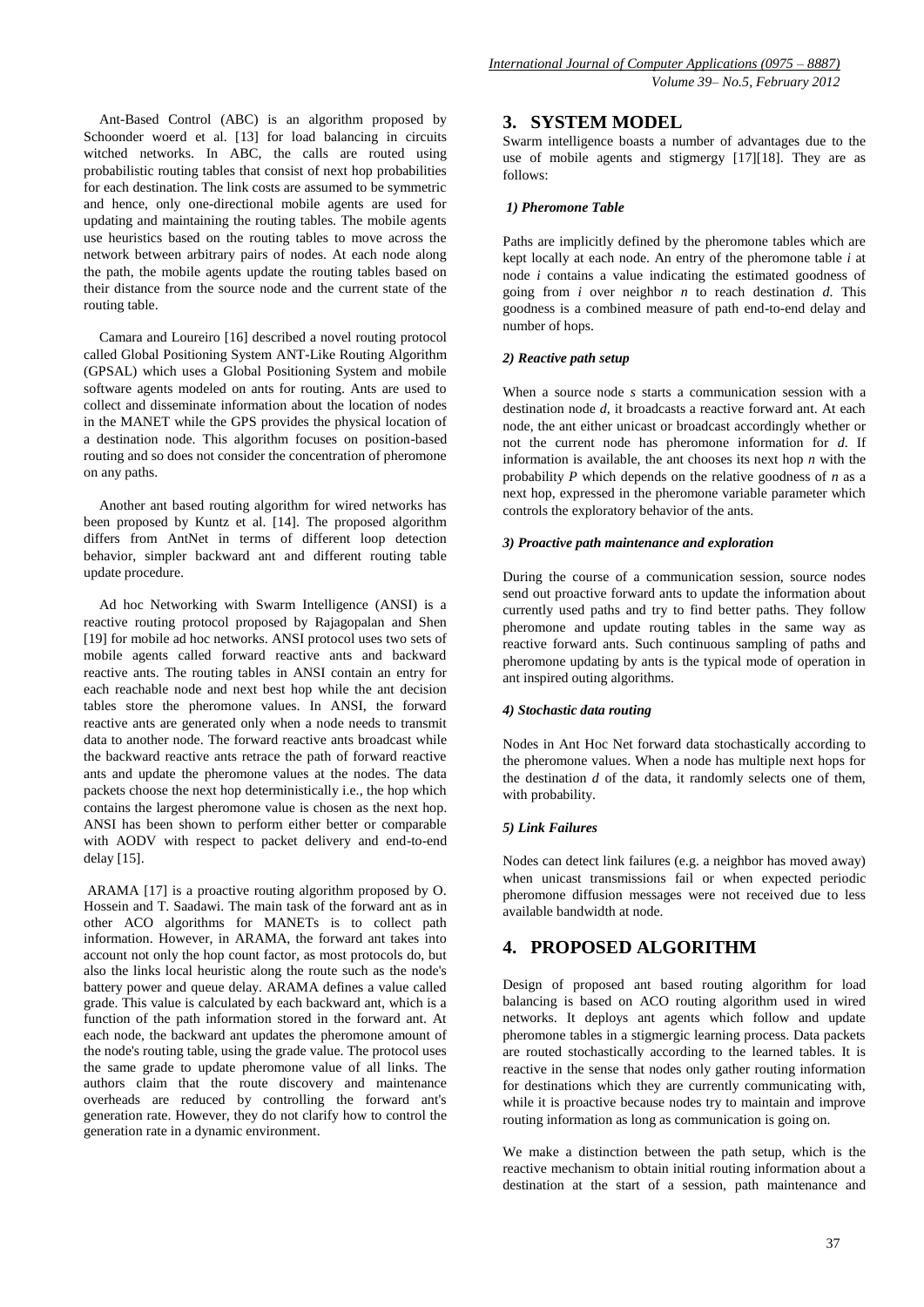improvement, which is the normal mode of operation during the course of a session to proactively adapt to network changes. Path maintenance and improvement is supported by pheromone diffusion process. The routing information obtained via stigmergic learning is spread between the nodes of the MANET in an information bootstrapping process to provide secondary guidance for the learning agents. Link failures are dealt with using a Backpressure Technique (Ants messages) [20].

#### *Algorithm 2*

The sequence of steps in proposed algorithm is as follows:

**Step 1:** Each network node launches forward ants to all destinations in regular time intervals.

**Step 2:** The ant finds a path to the destination randomly based on the current routing tables.

**Step 3:** The forward ant creates a stack, pushing in trip times for every node as that node is reached.

**Step 4:** When the destination is reached, the backward ant inherits the stack.

**Step 5:** The backward ant pops the stack entries and follows the path in reverse.

**Step 6:** The node tables of each visited node are updated based on the trip times.

**Step 7:** The message ant is generated as link failure occurs.

**Following pseudo code describe the functions of a node when it behave as forward/backward ant during path finding between source to destination**

if (Forward ant)

{ Get the next node based on the pheromone value

if (the link is available and no loop caused)

then

{

Update forward ant with network status (stack)

Send forward ant to the next node

}

else if (no such link exist)

{

Create backward ant and load contents of forward

ant to backward ant (queue).

Send backward ant towards source along the same path as forward ant

}

if (backward ant)

}

{ if current node is source node

{Store path, kill backward ant and update routing table }

else

{

Forward backward ant on to link available on queue

update routing table

}

if (next node is not available)

Kill backward ant

else

{ if (link failure)

then

Update forward ant with network status as failure and stop sending information (data)

Send message ant to the previous node regarding link failure and update of table for alternative path till path is recovered or restore

}

wireless link to.

}

In proposed algorithm, routing information is organized in pheromone tables, each node *i* maintains one pheromone table *Ti*, which is a two-dimensional matrix. An entry  $T_{ij}^d$  of this pheromone table contains information about the route from node *i* to destination *d* over neighbor *j* as shown in figure 2.  $T_{ij}^d$ indicate the relative goodness of going over node *j* when traveling from node *i* to destination *d* as well as statistics information about the path and possibly virtual pheromone. Apart from a pheromone table, each node also maintains a neighbor table, in which it keeps track of which nodes it has a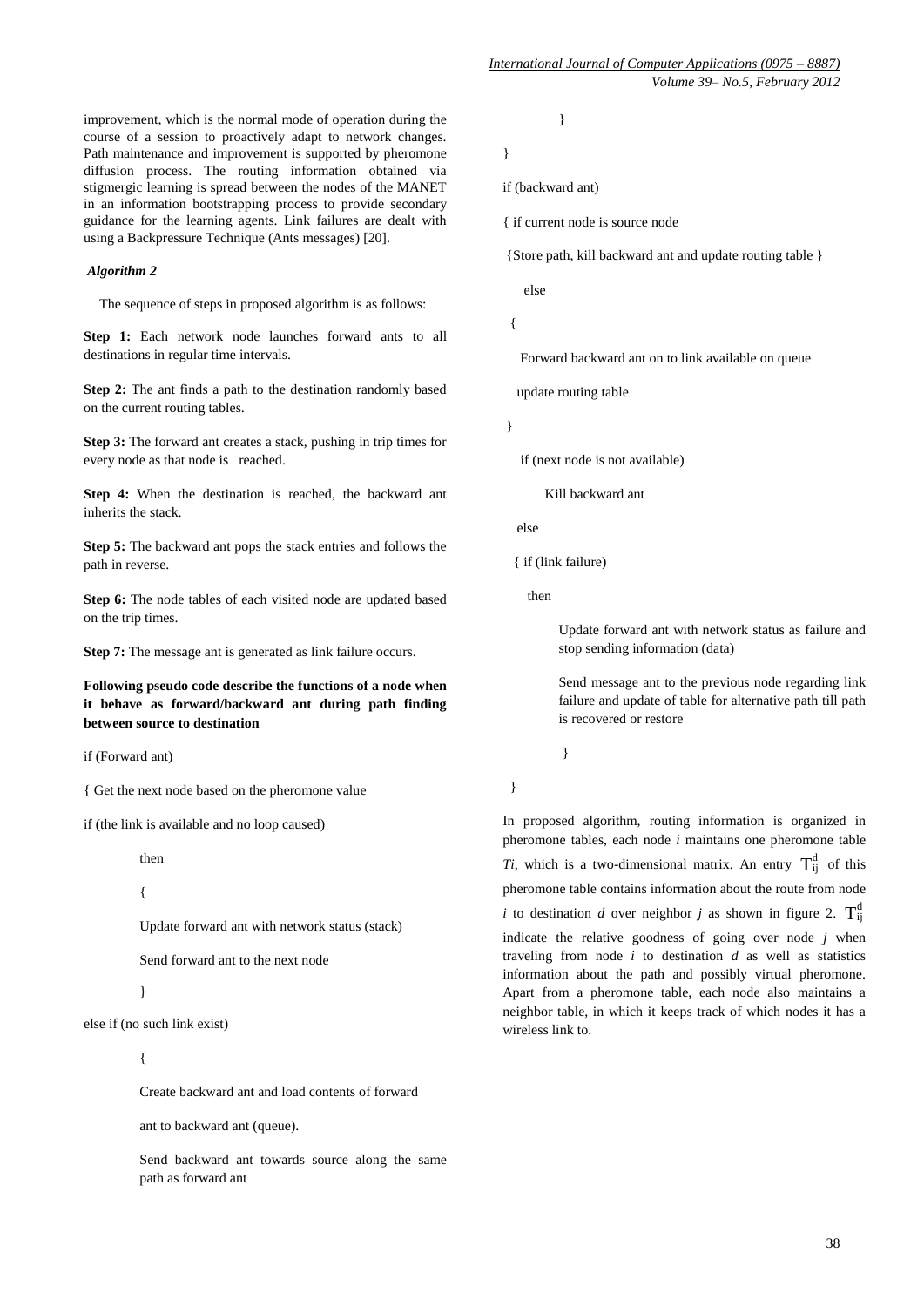

**Figure 2: Routing Table of Ant 0**

# **5. SIMULATION RESULTS AND DISCUSSION**

We evaluated the performance of proposed algorithm NS 2 over several QoS parameters such as Packet Delivery Ratio, Throughput, End to End Delay, Routing Overhead and Jitter.

Packet Delivery Ratio (PDR): is the ratio of the data packets delivered to the destinations to those generated by the CBR sources. This metric characterizes both the completeness and correctness of the routing protocol.

$$
PDR = \frac{\sum_{1}^{n} CBRrece}{\sum_{1}^{n} CBRsent} * 100
$$

**Average End to End Delay:** is the average time taken by a data packet to reach from source node to destination node. It is ratio of total delay to the number of packets received.

$$
Avg\_End\_to\_End\_Delay = \frac{\sum_{1}^{n} (CBRrecetime - CBRsenttime)}{\sum_{1}^{n} CBRrece} * 100
$$

**Throughput:** is the ratio of total number of delivered or received data packets to the total duration of simulation time.

$$
Throughout = \frac{\sum_{1}^{n} CBRree}{simulation time}
$$

**Normalized Protocol Overhead/ Routing Load:** is the ratio of total number of the routing packets to the total number of received data packets at destination.

$$
Routing\_Load = \frac{\sum RTRPacket}{\sum CBRrece}
$$

**Energy Consumption:** Nodes consume power to transmit and receive the data. We can calculate this by subtracting the remaining energy with total initialized

energy. **Table 1 Simulation Parameters**

| <b>Simulation Time</b>   | <b>Start Time</b>       | Finish<br>Time | <b>Sampling</b><br><b>Interval</b> |
|--------------------------|-------------------------|----------------|------------------------------------|
| 12 minutes (720 seconds) | 0                       | 715            | $0.5$ seconds                      |
| <b>Number of Nodes</b>   | <b>Routing Protocol</b> |                | <b>Traffic</b>                     |
| 25                       | Antnet                  |                | CBR                                |



Tables 1 describe different simulation parameters. Figure 3 and figure 4 shows the scenario for simulation and data transfer from source node to destination node by proposed algorithm respectively**.**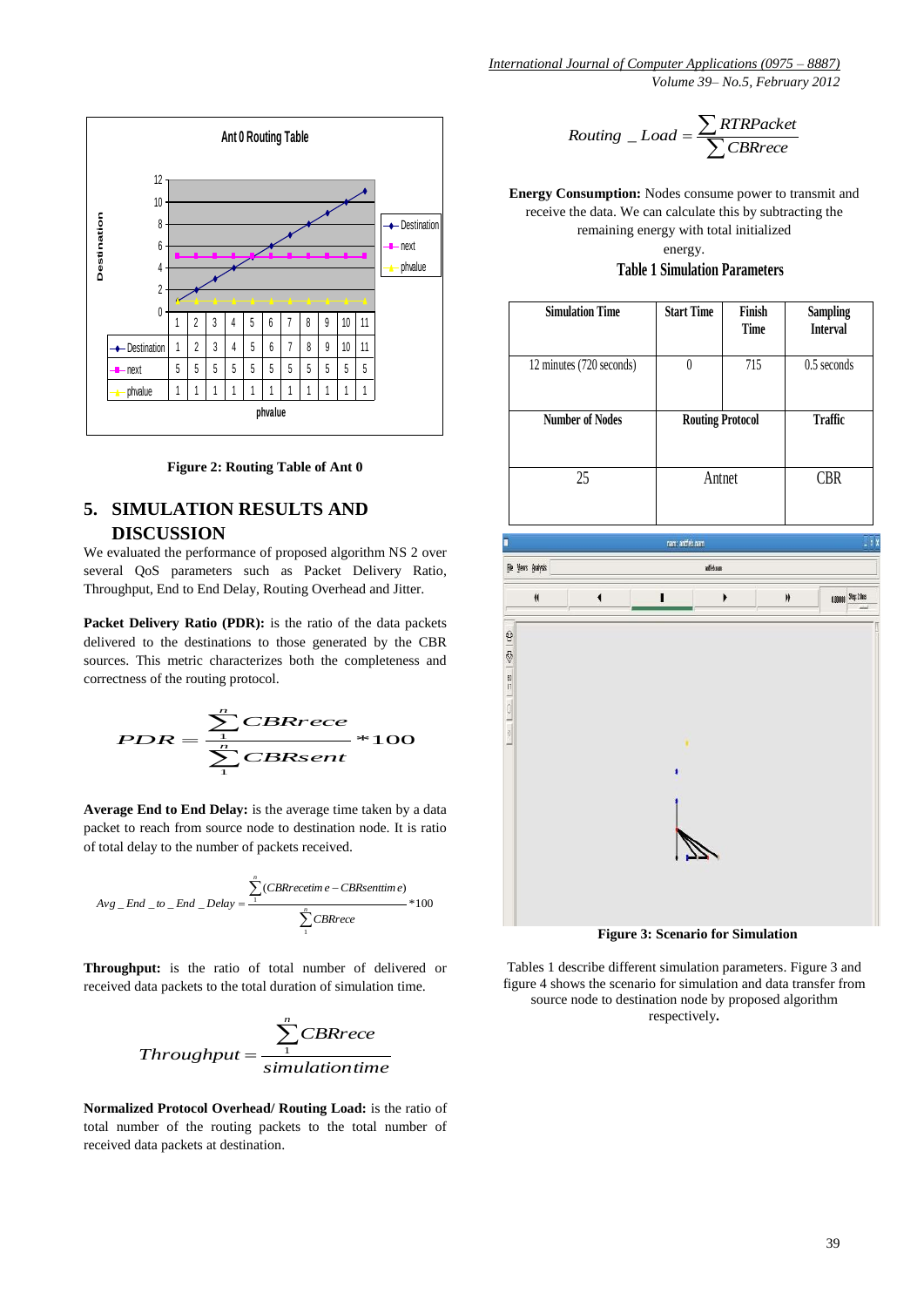

**Figure 4: Data Transfer in Proposed Algorithm**



As shown in figure 5, packet sent and received curves are very close to each other. If there is any variation in packet transmission that is directly reflected to packet received curve. It shows that ants maintain the balance between packet sent and packet received in order to reduce the packet losses. Figure 6 clearly highlights that in the beginning of simulation, energy consumption is very low but it increases as the ants participate

in the transmission. Figure 7 and Figure 8 shows analysis of different QoS parameters for proposed algorithm.



**Figure 6: Energy Consumption**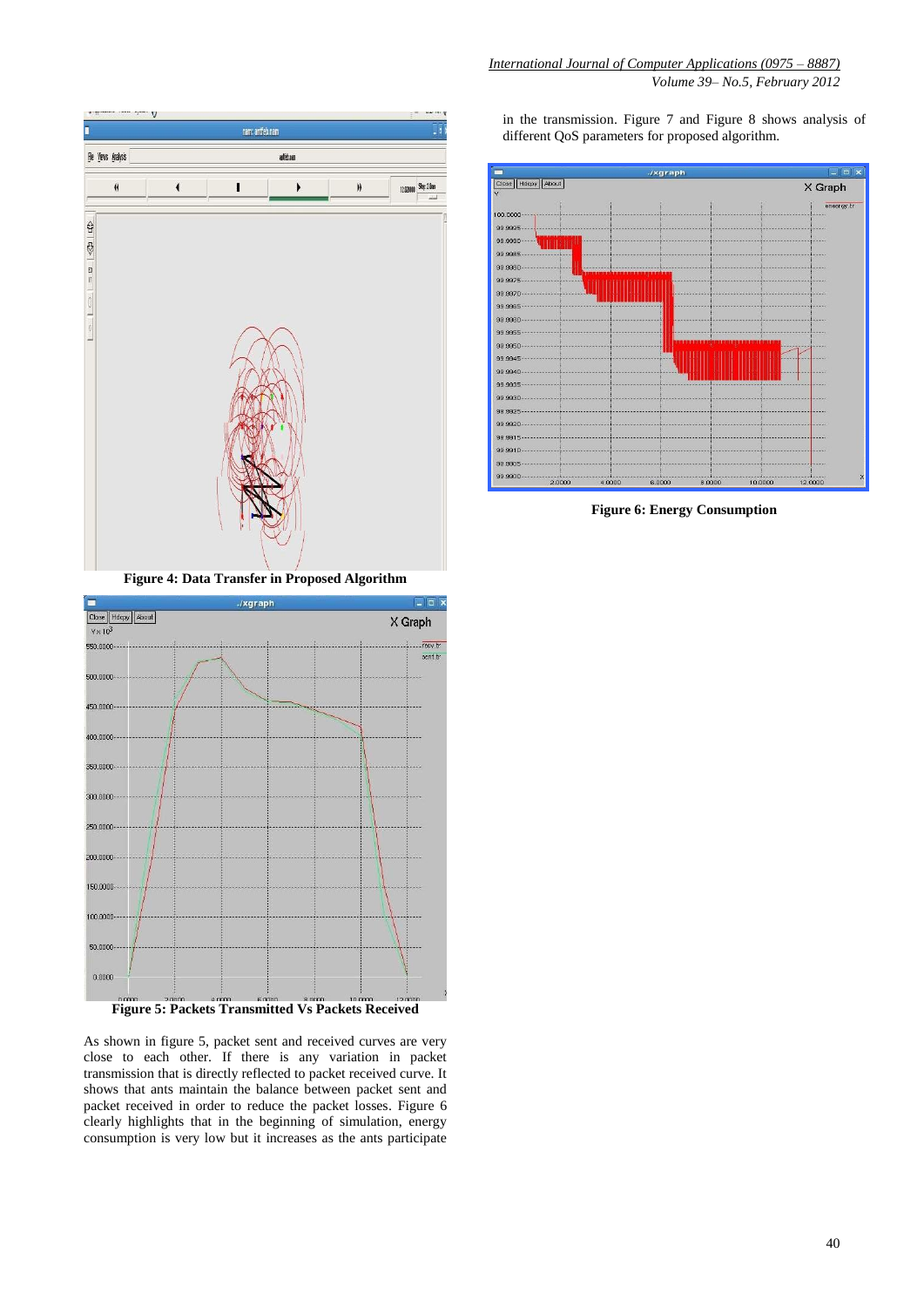

**Figure 7: Simulation Based Analysis of QoS Parameters** 



**Figure 8: Analysis of Energy Consumption by 25 Nodes**

# **6. CONCLUSION**

In this paper, we have proposed an ant based routing algorithm to ensure appropriate load balancing in mobile ad hoc network. Our algorithm mostly selects the optimal paths for transmission of packets from source to destination. The load balancing in network is attained by using multiple paths to send packet from source to destination. The simulation results also confirm that proposed algorithm also achieve the objectives of path setup and dynamic path maintenance, thereby, reducing the congestion in network and improving bandwidth utilization. Analytic proof and models of the swarm-based algorithm performance remain topics of future research.

## **7. REFERENCES**

- [1] A. Ajith, G. Crina and R. Vitorino 2006, Stigmergic Optimization, Studies in Computational Intelligence, vol. 31, 299.
- [2] Marco Dorigo, Mauro Birattari, and Thomas Scutzle 2006, Ant Colony Optimization Artificial Ants as a Computational Intelligence Technique, IRIDIA - Technical Report Series Technical Report No. TR/IRIDIA/2006-023.
- [3] J.Deneubourg, S. Aron, S. Goss, and J. Pasteels 1990, The self organizing exploratory pattern of the Argentine ant, Journal of Insect Behavior, vol. 3.